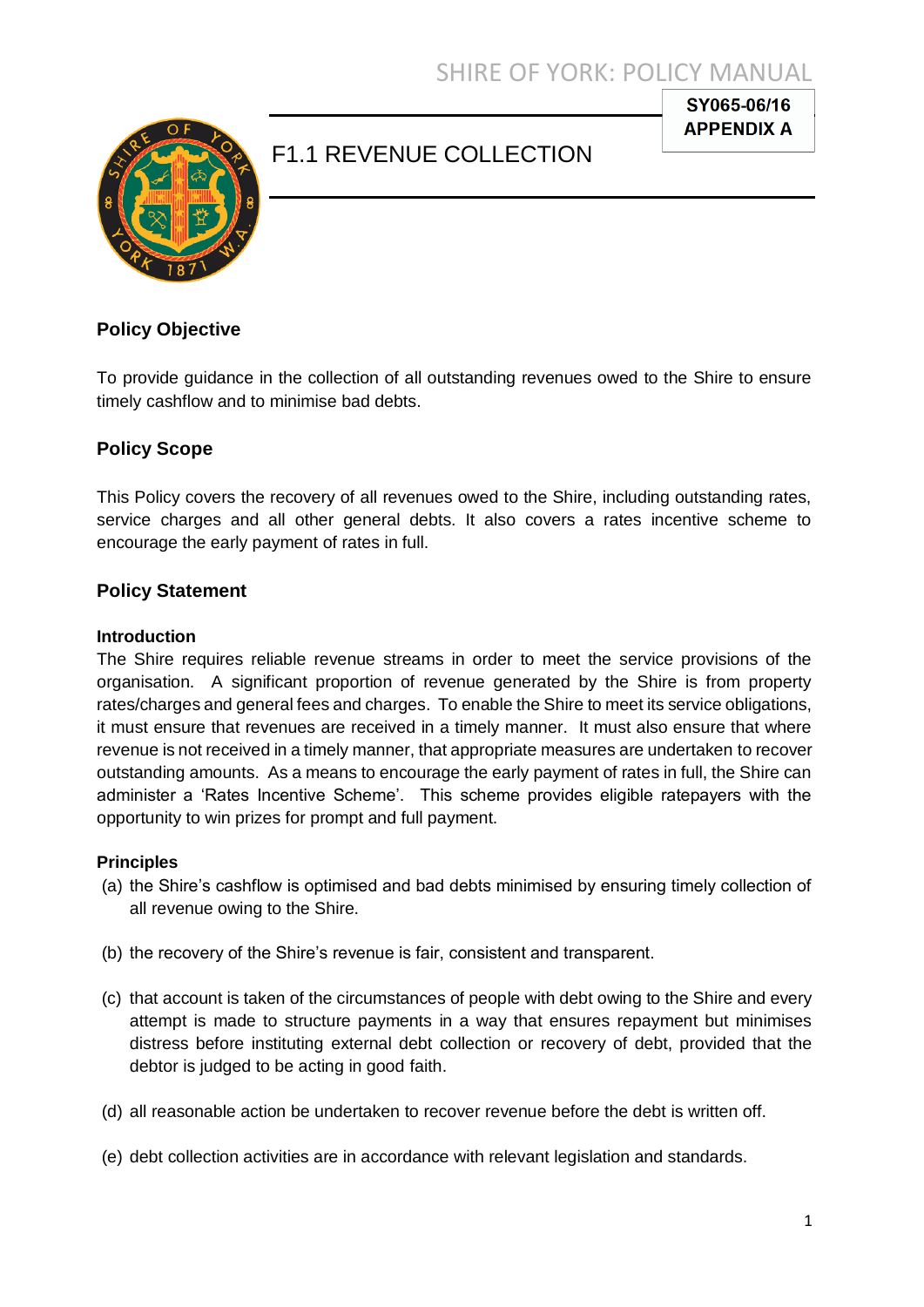(f) credit controls are monitored to minimise potential financial loss.

# **Provisions**

### **Recovery of Rates and Service Charges**

### **1.0 Unpaid for less than two (2) years**

- 1.1 The Chief Executive Officer be authorised to recover rates and service charges in a court of competent jurisdiction.
- 1.2 The Chief Executive Officer be authorised to recover rates and service charges by engaging the services of a debt collection agency firm, provided that prior to instituting such an action every attempt has been made directly by the Shire to enter into a structured debt repayment programme with the debtor, in a way that minimises where possible the imposition of financial sanctions.

### **2.0 Unpaid for two (2) years**

- 2.1 The Chief Executive Officer be authorised to lodge caveats on land where rates and Service charges are in arrears and it is considered appropriate that the interest of the Council should be protected.
- 2.2 The Chief Executive Officer be authorised to withdraw caveats lodged on land where the owner has met his/her obligation to full in relation to the rates and service charges outstanding.

#### **3.0 Unpaid for at least three (3) years**

3.1 A report be presented to Council on an annual basis, detailing the amount of rates and services charges outstanding, by Assessment Number, and recommended action to be authorised by the Council. The Privacy Act prevents the property and owner's details from being published in a report to Council.

In addition to the above, the Shire will outline annually, in the Annual Budget, the interest charges for the late payment of rates charges and the number and general nature of debt repayment programmes entered into with debtors.

#### **Recovery of Non-Rates Charges**

#### **1.0 Debt Management**

If the invoice is not paid by the due date then the following procedure will take place:

1.1 A letter or reminder notice will be issued advising the debtor that if there exists a dispute or query to contact administration otherwise payment is expected within two weeks of the issue date of letter;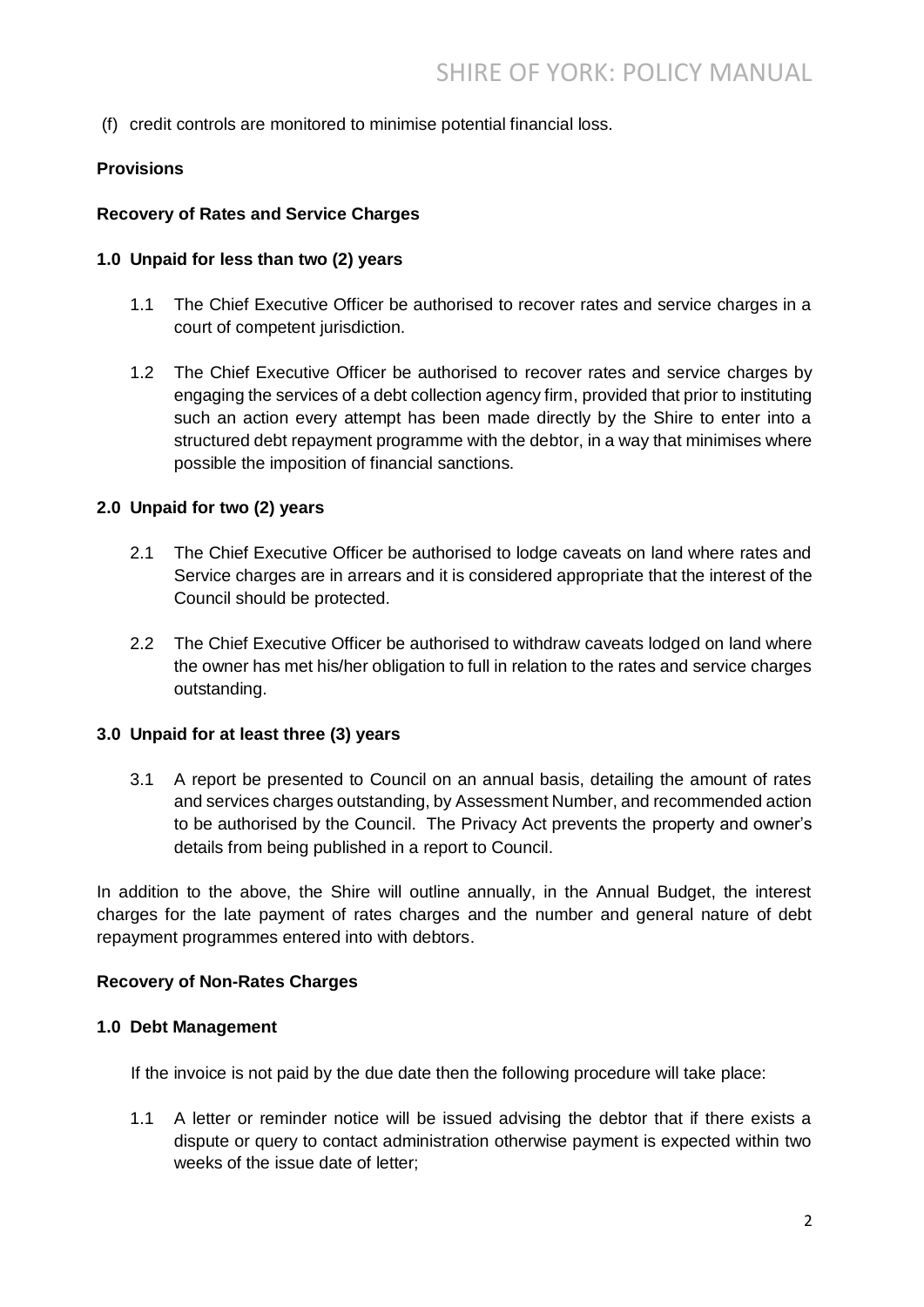- 1.2 If no response is received from the debtor then following a review of the circumstances with the relevant staff members involved, a demand notice may be sent to the debtor advising that if payment is not made within two weeks of the date of the notice, then further action may be taken to recover the debt which could involve legal action. The debtor will be advised that any fees incurred in recovering the debt will be passed on to the debtor.
- 1.3 Before any third party is engaged to recover an outstanding debt, the Deputy Chief Executive Officer involved will be consulted to ensure that this action is appropriate given due consideration to all issues which have led to the debt being overdue and not paid. This will include consideration of the Shire entering into a structured debt repayment programme with the debtor, in a way that minimises where possible the imposition of financial sanctions.
- 1.4 Once all reasonable attempts to either locate the Debtor or to obtain payment have failed, the staff member responsible for raising the debt will be asked to submit a written request for the invoice to be considered for write off.
- 1.5 Approval will be sought from the Chief Executive Officer and subsequently Council for approval for the debt to be written off. Once approval has been received, the appropriate entries will be made in the Accounts Receivable Ledger.

# **2.0 Debt Raised in Error or Debt Adjustment**

If a debt has been raised in error or requires an adjustment then an explanation will be sought from the relevant staff members. Once this has been received a credit note request will be raised which is to be authorised by both the staff member who raised the initial invoice and the Deputy Chief Executive Officer.

# **3.0 Interest on Overdue Accounts**

Interest can be calculated on the total outstanding debt once it has exceeded the due date of the invoice. The decision to impose interest is up to the discretion of the Deputy Chief Executive Officer. The rate of interest imposed is that as determined by Council as contained in the Annual Budget and in accordance with Section 6.13 of the Local Government Act.

# **Recovery of Fines and Infringements**

Infringements are issued by authorised officers of the Shire of York. There is no provision for part payments or payment arrangements with infringements due to making them unenforceable with the Fines Enforcement Registry (FER).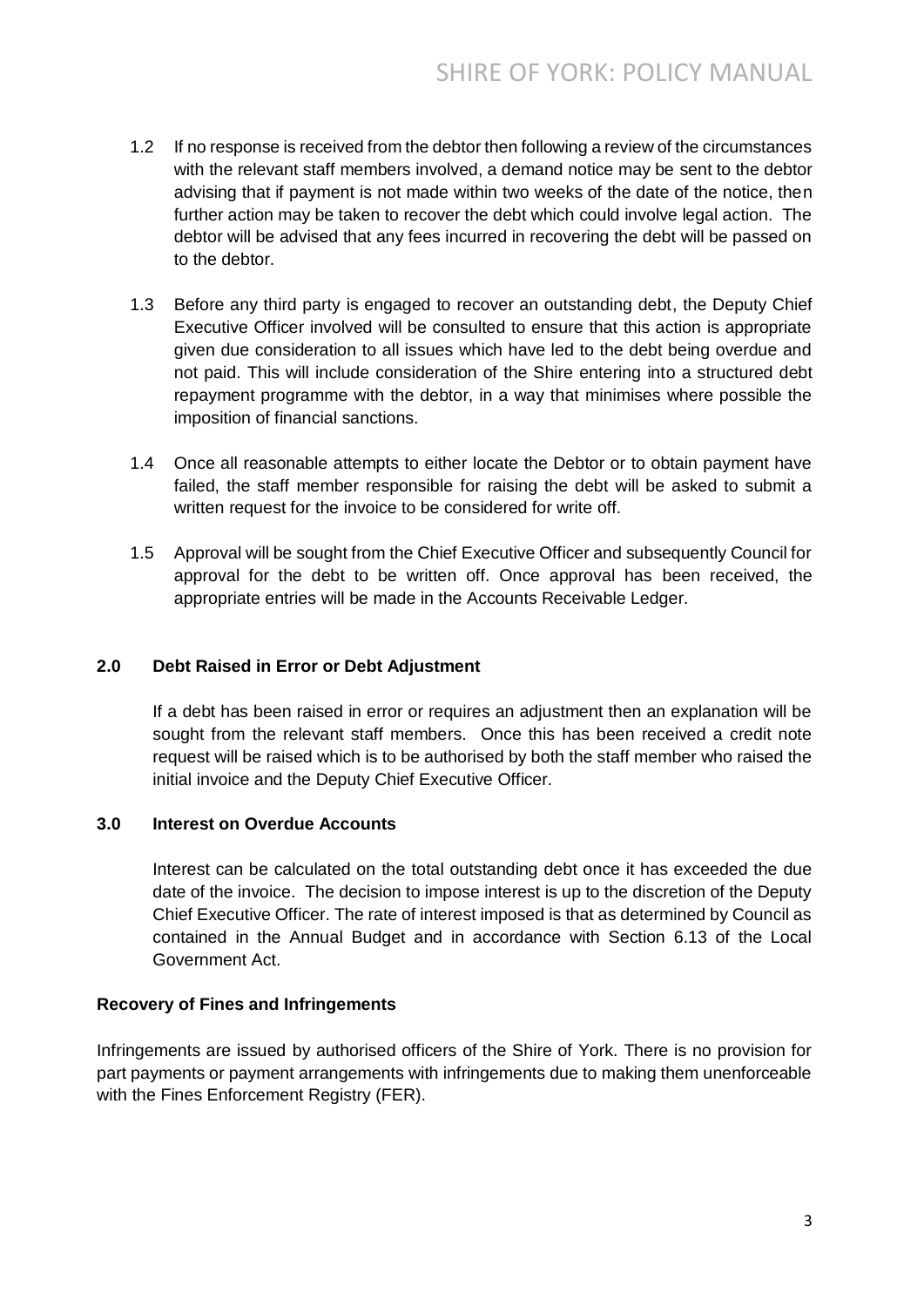### **1.0 Debt Management**

- 1.1 Where payment is not received within twenty eight (28) days from the date of the infringement, a First Warning letter shall be issued requesting full payment within ten (10) days.
- 1.2 Where the customer fails to pay the infringement by the expiry of the period defined above, a Final Demand Notice will be issued, with an applicable fee. The final demand Notice gives the customer a further twenty eight (28) days to pay the infringement.
- 1.3 Where the customer fails to pay the infringement by the expiry of the period defined above, the infringement is referred to the Fines Enforcement Registry where further charges will be incurred.
- 1.4 Referrals to the Fines Enforcement Registry may result in an individual's licence being suspended.
- 1.5 The Shire has no control over the collection process undertaken by the Fines Enforcement Registry and cannot take any action on its own.
- 1.6 From time to time, write off of debts will be required when the Fines Enforcement Registry deem the fines and/or costs uncollectible. Approval will be sought from the Chief Executive Officer and subsequently Council for approval for the debt to be written off. Once approval has been received, the appropriate entries will be made in the Accounts Receivable Ledger.

### **Rates Incentive Scheme**

A rate incentive scheme, in the form of prizes donated by sponsors, will be operated in each rating year on the basis that:

- A. Only those who have paid their rates in full, within thirty-five days of the date of assessment, be eligible for the draw.
- B. The winners to be selected electronically at random via the Shire Rating System in the presence of the major sponsor (other than the Shire).

# **Key Terms/Definitions**

Not Applicable